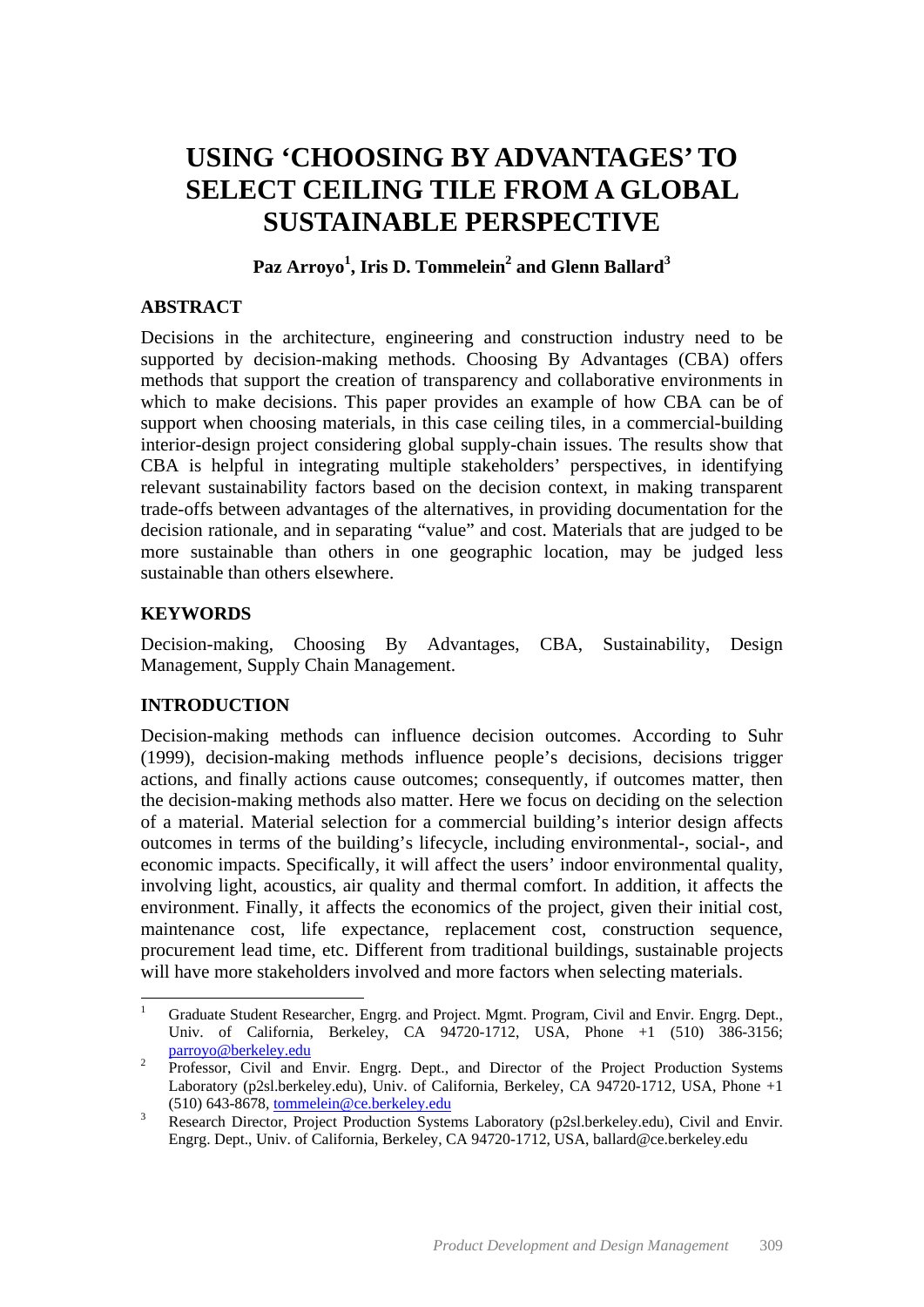Globalization together with the rise of multinational companies have created demand for commercial buildings that require a similar look-and-feel, if not an identical design, in order to create a strong corporate identity and an effective work environment. This demand results in more complex supply chain management.

In this paper we apply the Tabular Method of Choosing By Advantages (CBA) to overcome the challenge of managing information when selecting sustainable materials while accounting for the perspectives of multiple stakeholders in global corporate offices. This paper presents a case study in which designers chose ceiling tiles for a global commercial-building interior-design project.

#### **METHODOLOGY**

This research is based on case-study methodology as recommended by Yin (1994). It understands case study as "an empirical inquiry that investigates a contemporary phenomenon within real-life context, especially when the boundaries between the phenomenon and context are not clearly evident" (Yin 1994). This definition is aligned with the scope of this research, especially because sustainability decisions in building design are tightly linked to the problem context.

#### **CHOOSING BY ADVANTAGES (CBA)**

CBA is a decision-making system that supports sound decision-making using comparisons among advantages of alternatives. Suhr developed it while working in the U.S. Forest Service. Examples of CBA applications in the AEC industry can be found in Parrish and Tommelein (2009), Grant (2007), Nguyen et al. (2009), and Arroyo et al. (2012a and b). Table 1 presents CBA definitions adapted from Suhr (1999).

| Alternatives | Two or more construction methods, materials, building designs, or construction<br>systems, from which one or a combination of them must be chosen.                                                                                                                                                                      |
|--------------|-------------------------------------------------------------------------------------------------------------------------------------------------------------------------------------------------------------------------------------------------------------------------------------------------------------------------|
| Factor       | An element, part, or component of a decision. For assessing sustainability, factors<br>should represent economic-, social-, and environmental aspects. It is important to<br>note that CBA considers money (e.g., cost or price) after attributes of alternatives<br>have been evaluated based on factors and criteria. |
| Criterion    | A decision rule, or a guideline. A 'must' criterion represents conditions each<br>alternative must satisfy. A 'want' criterion represents preferences of one or<br>multiple decision makers.                                                                                                                            |
| Attribute    | A characteristic, quality, or consequence of one alternative.                                                                                                                                                                                                                                                           |
| Advantage    | A benefit, gain, improvement, or betterment. Specifically, an advantage is a<br>beneficial difference between the attributes of two alternatives.                                                                                                                                                                       |

The CBA system has four principles: (1) decision makers must learn and skilfully use sound methods of decision making; (2) decisions must be based on the importance of the advantage; (3) decisions must be anchored to the relevant facts; (4) different types of decisions call for different sound methods of decision making.

In CBA, decisions are based solely on the advantages (Principle 2) (rather than advantages and disadvantages) thereby avoiding double counting. Once the advantages are found, stakeholders need to assess the importance of these advantages by making comparisons among them. The weighting process should be specifically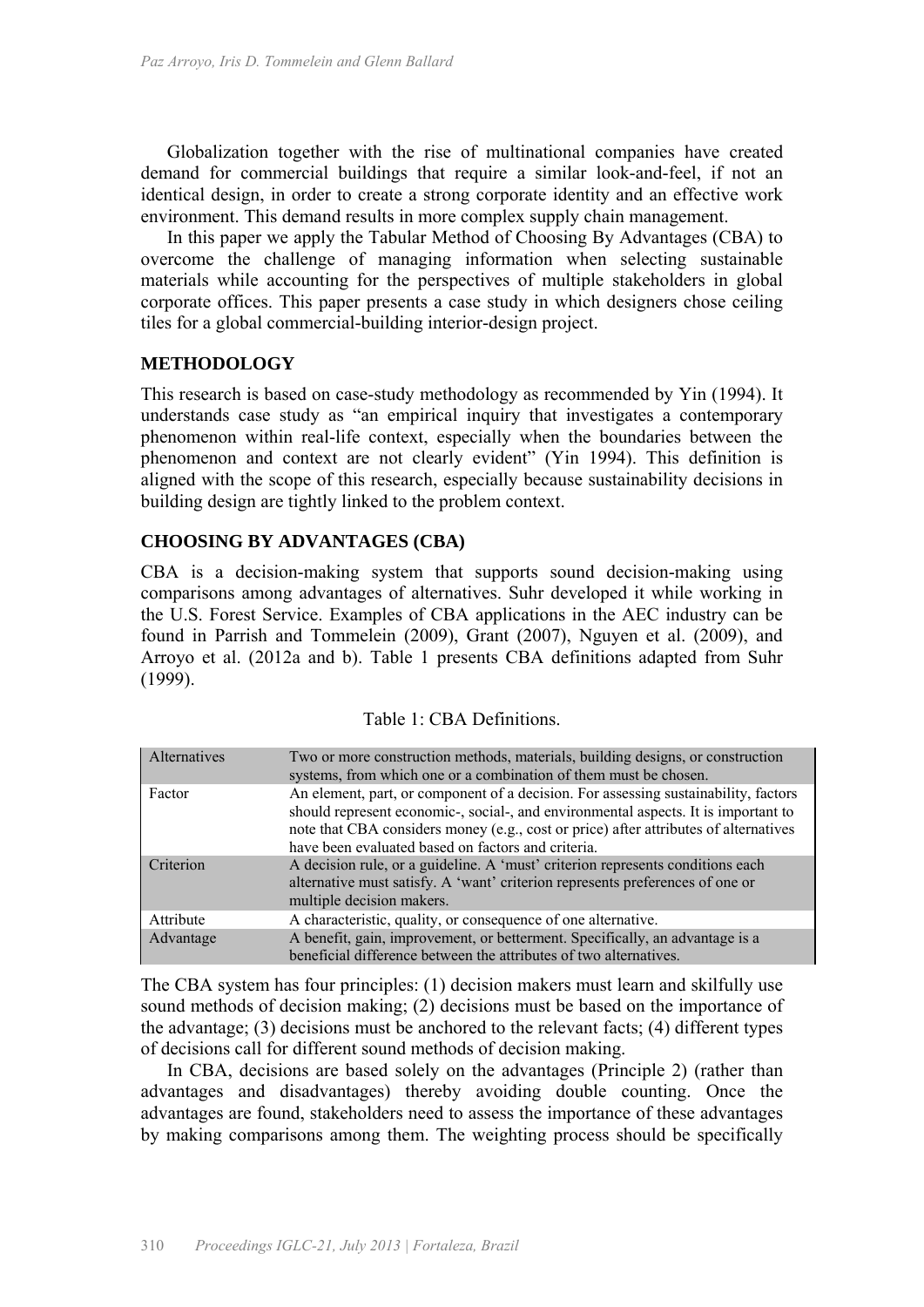on the importance of these advantages, not generally on criteria, factors, or other types of data (Suhr 1999, p. 80). The CBA Tabular Method for moderately complex decisions has five phases: (1) the Stage-Setting Phase, (2) the Innovation Phase, (3) the Decision-making Phase, (4) the Reconsideration Phase, and (5) the Implementation Phase. The focus of this paper is on phase (3). Here we describe the decision-making process in 7 steps (Figure 1). However, phase (3) originally considers only steps 4 to 5 in Suhr's book (1999). The previous steps are part of the innovation phase.



Figure 1: CBA Steps

In step 1, stakeholders choose alternatives likely to yield important advantages over other alternatives. In step 2, they define factors with the purpose of differentiating between alternatives. In step 3, stakeholders agree on the criteria within each factor. Criteria will be used to evaluate attributes of alternatives. A criterion can be either a desirable (want) or a mandatory (must) decision rule. Alternatives that do not comply with a must criterion are not considered in the following steps. In step 4, stakeholders summarize the attributes of each alternative. In step 5, they identify the least preferred attribute for each criterion, and then decide on the advantage of each alternative's attribute relative to that least-preferred one. In step 6, they decide on the importance of each advantage (IofA). Stakeholders need to explicitly state their preferences for these IofAs. First they have to select the paramount advantage, which is the most important advantage among all. They use the paramount advantage to assign an IofA scale, with the IofA of any least-preferred attribute always getting a zero relative to itself (the paramount advantage was assigned 100 IofAs in Table 3). The choice of scale does not distort the evaluation, Stakeholders then use this scale to weigh other advantages. The IofA for each alternative is summed. In step 7, finally, stakeholders evaluate cost data and select from the alternatives.

This process is highly collaborative and the design team should be involved at every stage. Once an alternative has been chosen, the group will take time to reconsider their decision (Phase 4) as a whole, incorporating a holistic analysis into the sustainability decision-making process. This phase raises the following questions: Are any additional alternatives that to be considered? Does the importance of advantages accurately represent the viewpoint of the stakeholders?

#### **APPLICATION EXAMPLE: CHOOSING CEILING TILES**

This case study applied CBA to a Design-Bid-Build (DBB) project, in which the client, a Global Information Technology company wanted to renovate their offices in many locations around the world, while seeking LEED (Leadership in Energy and Environmental Design) gold certification. A large architectural firm needed to rapidly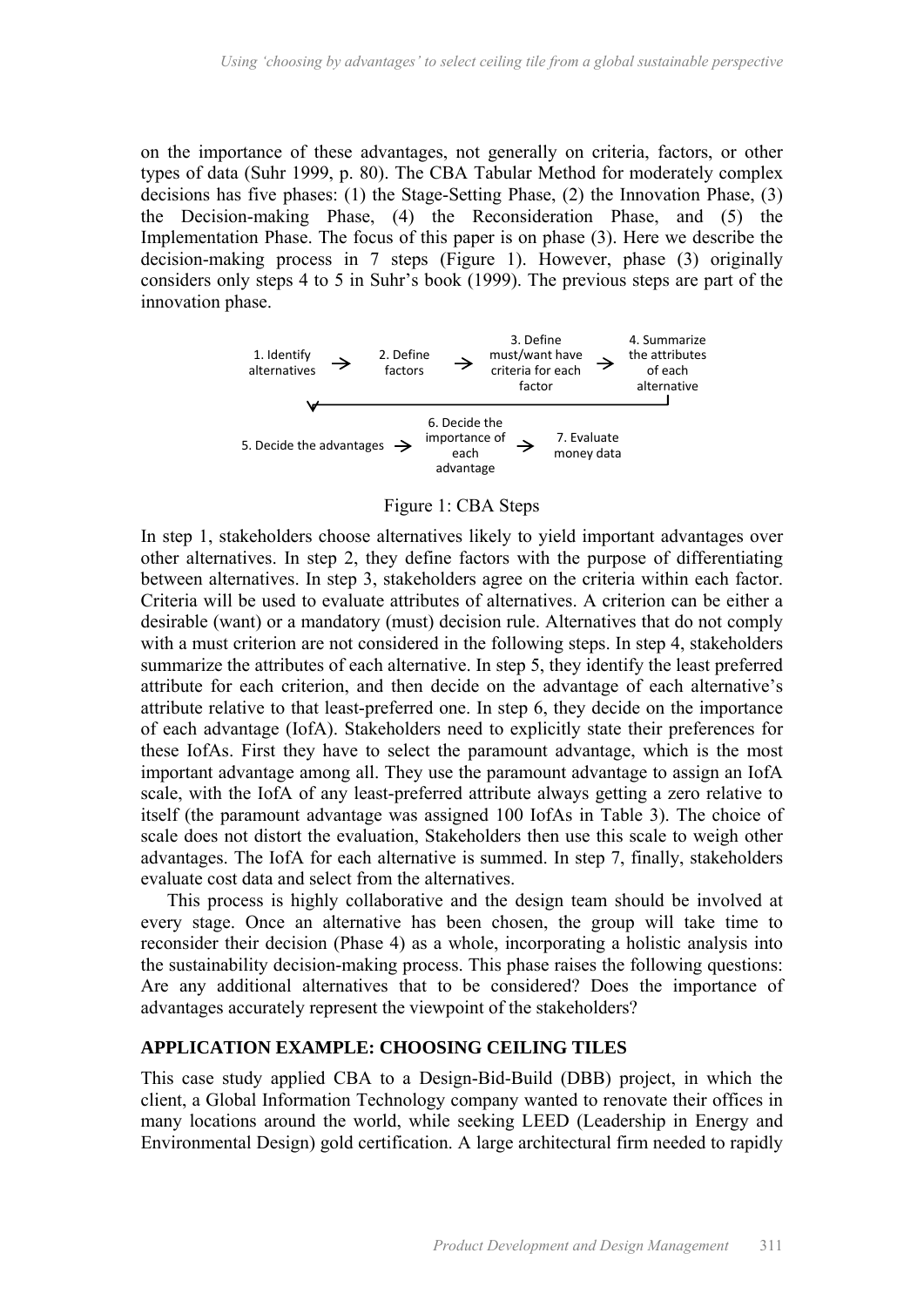and consistently design many global locations. The San Francisco location was designed first and used as a prototype for the other locations around the world. For this study, the design team analyzed San Francisco, New York, Sydney, Dublin, and Tokyo because these were thought to be representative of strategic locations in the world. The main design choices in terms of cost for those interior design projects were the carpet, ceiling tile, and furniture. The researcher (the first author on this paper) analyzed the availability of specific products for different locations and conducted a deeper analysis on ceiling tile alternatives considering one manufacturer.

#### **CASE STUDY PROTOCOL**

The case study protocol describes the steps that the researcher followed for applying CBA in this project. (1) The researcher facilitated the decision-making process, so she had to master the CBA system. She read relevant literature and attended a 2 day CBA workshop (Koga 2012). (2) The researcher obtained access to the project information and was aware of the background of the decision. In this case, access was enabled through an internship. (3) The researcher had to understand the requirements for product selection (in this case ceiling tile), in terms of lead times, availability, LEED credits, aesthetics, installation procedures, etc. This information was obtained by direct communication with the design team. (4) The researcher was able to identify competitive alternatives and gather relevant information from manufacturers and designers, including EPD (Environmental Product Declaration). From there, relevant factors, criteria for selection and attributes of the alternatives were articulated. (5) The researcher prepared a training session for the design team that covered the following points: importance of the decision-making process, description of CBA methodology, an example of a CBA application, discussion and questions. (6) The researcher discussed the alternatives to analyze with the design team. In addition, the researcher presented the relevant information for the decision-making process, the process for obtaining the information, and assumptions behind the data presented. (7) The researcher led a decision session, which was videotaped, so the interaction between the design team could be analyzed later. The design team was asked about the procedure, what worked well and what did not. (8) The researcher documented the decision-making process and wrote recommendations for choosing ceiling tiles. This document was sent to the design team to obtain feedback. (9) The process and the results of the decision were analyzed in a post-decision meeting to gather further insights about the method, barriers for implementation and future applications in the company. (10) Finally, the case study report was sent to the design team for feedback. The design team recognizes the benefits of using CBA, though they expressed that they may not always have the time to analyze decisions at this level of detail.

#### **STEP BY STEP CBA APPLICATION**

*Step 1: Identify Alternatives*. For this case study, the design team looked at just one manufacturer (Armstrong), but it could have just as easily compared products from different manufacturers. The alternatives considered are shown in Table 2. Aesthetically all options look the same and all can be installed with the same system (Tegular). All ceiling tiles are available in  $2'x2'$  and  $3'x4'$  sizes.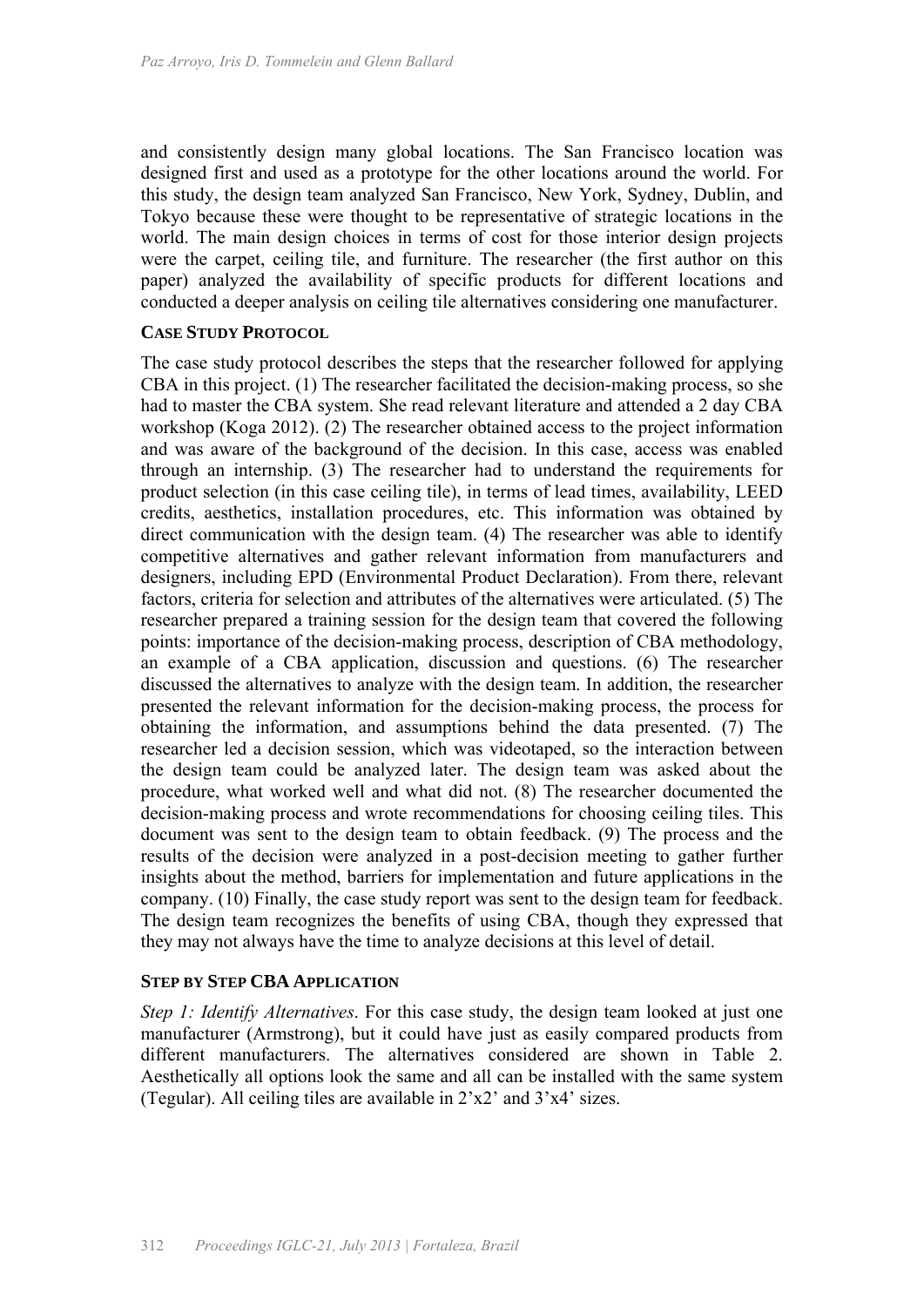| Alternative     | Optima       | Ultima                                                                   | Optima PB                                | Optra                              |
|-----------------|--------------|--------------------------------------------------------------------------|------------------------------------------|------------------------------------|
| Material        | Fiberglass   | Mineral fiber                                                            | with<br>Fiberglass<br>plant based binder | glass<br><b>Biosoluble</b><br>wool |
| Manufactured in | Hilliard, OH | Pensacola, FL.<br>Marietta, PA.<br>Munster, Germany.<br>Shanghai, China. | Hilliard, OH                             | Shanghai, China.                   |

#### Table 2: Ceiling tiles alternatives

*Step 2: Define Factors.* Stakeholders need to identify factors that will help differentiate between alternatives. It is not about which factor is most important. Factors that have an impact on the decision will change depending on the attributes of the alternatives, and the importances assigned to advantages. Many factors were not considered in the decision-making process since the alternatives have similar attributes for those factors (e.g., all alternatives have the same fire resistance rating). In addition, some factors that had the same purpose were merged together. For example recycled content, energy use, locally-sourced material, were all contained in the Global Warming Potential factor, which represents a more holistic view of the environmental impacts.

*Step 3: Define the "must"/"want to have" criteria for each factor.* For each factor, stakeholders need to agree on criteria on which to base their judgement of alternatives. A criterion can be a "must have" or a "want to have". Some attributes have a standard evaluation in which case it is easy to establish a criterion (e.g., weight, insulation value, guaranty period, etc.). In other cases, stakeholders need to describe what they want (e.g., Anti-microbial barrier). We next explain what stakeholders understood by each factor and their criteria for evaluation. Factors and criteria considered in this decision are summarized in Table 3 (first column).

Factor 1 Acoustics: In this particular case, stakeholders decided that the Noise Reduction Coefficient (NRC) would be important due to the high percentage of open spaces. NRC is a measure of the average percentage of noise that a material absorbs in the mid-frequency range. Therefore, the criterion for this factor is: A higher NRC value is better; the minimum acceptable NRC value is 0.7 for open spaces.

Factor 2 Anti-microbial barrier: This factor accounts for the ceiling tile's resistance against the growth of mold and mildew. For fiberglass tiles this is not an issue because it does not contain organic compounds. However, for mineral fiber tiles an antimicrobial treatment on the face and back is required to obtain acceptable performance. The mold and mildew resistance can be tested using the ASTM D 3273 method. The criterion for this factor is: More microbial resistance is better.

Factor 3 Durability: In this instance we will consider impact and scratch resistance. Using the falling ball impact test (procedure similar to ASTM D 1037), which accounts for surface impact, and the Hess Rake Test, which accounts for scratch resistance. In this case, ceiling tiles will be removed frequently for plenum access. Therefore, the stakeholders agreed that surface scratch resistance is desirable. The criterion for this factor is: More resistant to scratches and impact is better.

Factor 4 Weight: Here the stakeholders decided that a lighter material would be better, because it would be easier to install than a heavier material. The criterion for this factor is: Lighter is better.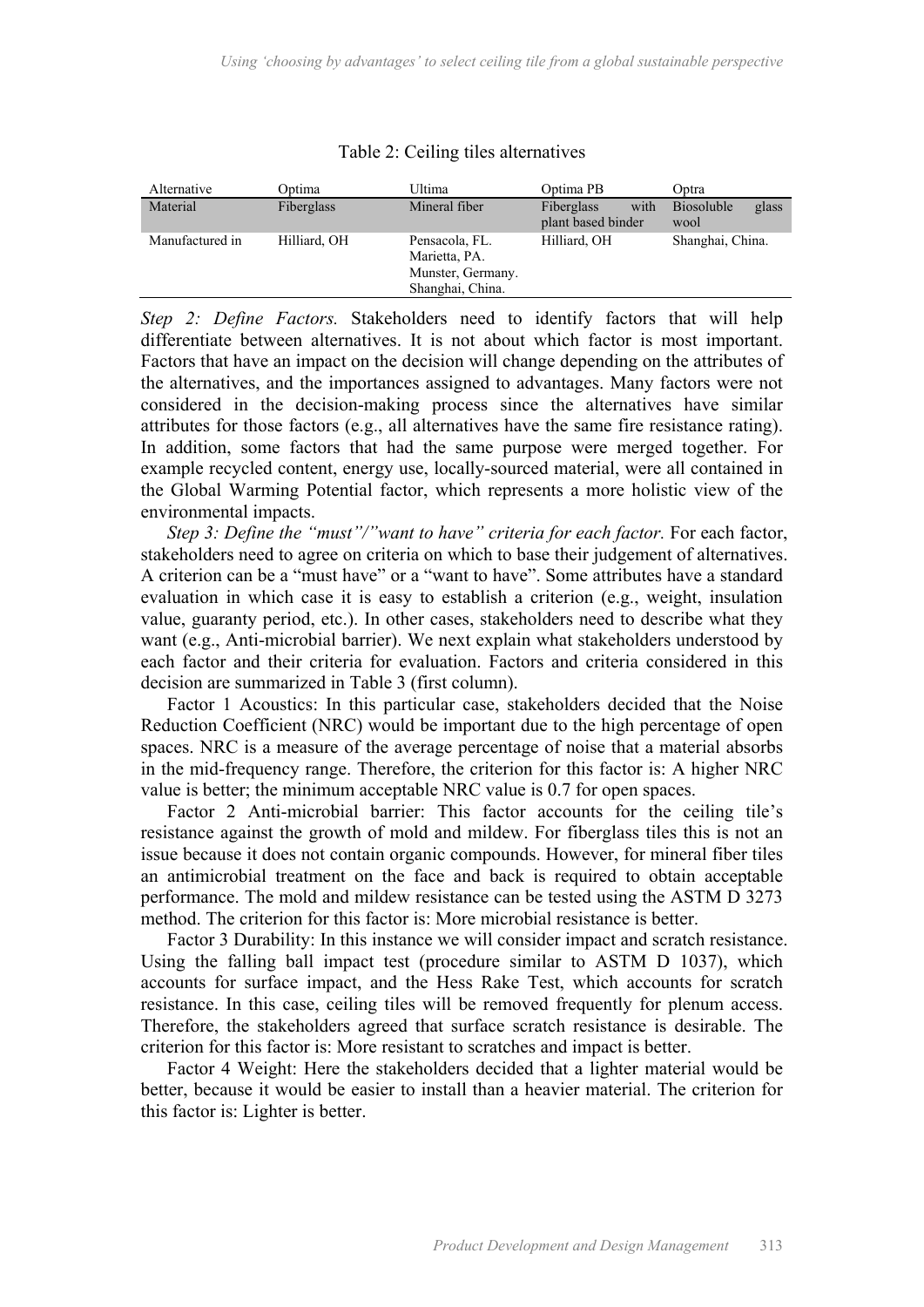Factor 5 Insulation Value: This accounts for a material resistance to heat transfer. It is measured using the R-Value, in which a higher value indicates a higher thermal resistance. The criterion for this factor is: Higher R-value is better.

Factor 6 VOC (Formaldehyde): This factor accounts for the indoor air quality that will result from the selection of ceiling tile. Stakeholders agree that low VOC materials are desirable. Here specifically this means materials without added formaldehyde. Exposure to formaldehyde is a significant consideration for human health. Stakeholders agreed that materials must comply with California Department of Health Services (CHPS) Standard Practice for the testing of VOC Emissions and qualify for 'Low-Emitting.' The criterion for this factor is: No added formaldehyde is better.

Factor 7 Guaranty: Stakeholders defined that having more years of guarantee is desirable. However, this depends on how long the client plans to stay in the same office building. The criterion for this factor is: More years of guarantee is better.

Factor 8 Global Warming Potential (GWP): This factor accounts for the environmental impact of the materials. Here stakeholders decided to use the environmental product declaration (EPD) provided by the manufacturer. EPDs account for  $CO<sub>2</sub>(e)$  emissions using a life cycle analysis (LCA)., Encompassing raw material production, transport of raw materials to production facility, manufacturing of ceiling panels, packaging, transportation to job site (manufacture data assumes 500 miles of transportation), use phase, and end of life including disposal or recycling. The criterion for this factor is: Less  $CO<sub>2</sub>(e)$  emissions is better.

*Step 4: Summarize the attributes of each alternative. The attributes of each* alternative can be found in the manufacturer's technical documents and the EPD data. Since most sites are not located within 500 miles from the nearest site of tile manufacturing, the researcher adjusted the transportation to job site portion of the LCA, according to estimated distances from manufacture plant to site. The analysis also considered the transportation mode (truck or vessel) according to manufacturer information. The attributes of factor WGP will vary according to the project site, transportation mode and manufacture plant location. Table 3 summarizes the attributes of the alternatives. The least preferred attributes are underlined and will be used as comparison points to describe advantages.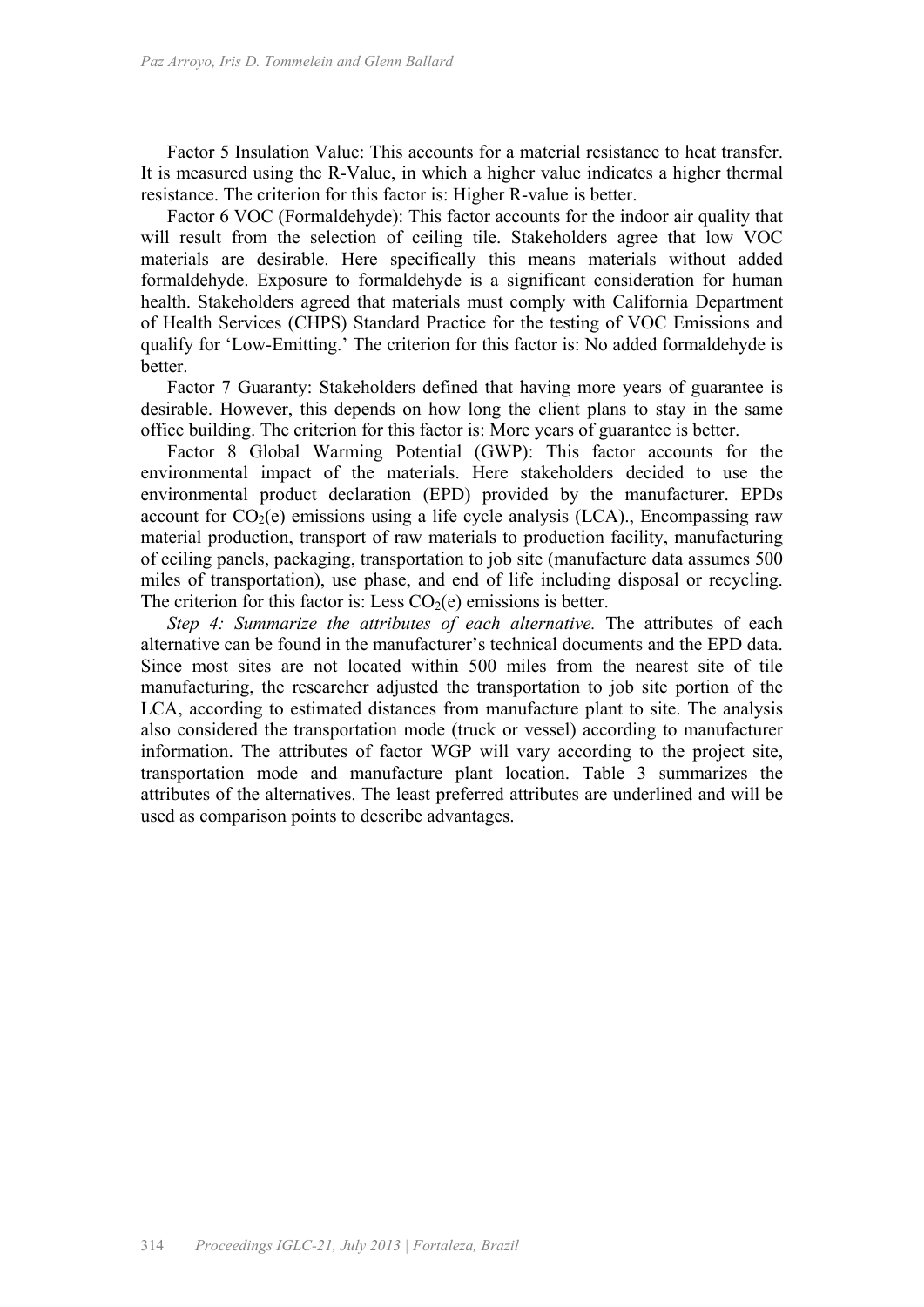Table 3: CBA steps 1-6.

| Factor & Criterion                                 | Optima (Fiberglass)                             |            | Ultima (Mineral Fiber)                          |                      | Optima Plant Based (Fiberglass)                 |            | Optra (Fiberglass)                                  |            |
|----------------------------------------------------|-------------------------------------------------|------------|-------------------------------------------------|----------------------|-------------------------------------------------|------------|-----------------------------------------------------|------------|
| 1. Acoustics NRC                                   | Att: 0.9                                        |            | Att.: $0.7$                                     |                      | Att.: $0.95$                                    |            | Att: 0.9                                            |            |
| Crit.: Higher is better                            | Adv.: 0.2 Higher noise<br>resistance            | Imp.: 100  | $Adv.$ :                                        | Imp.: 0              | Adv.: 0.25 Higher noise<br>resistance           | Imp.: 100  | Adv.: 0.2 Higher<br>noise resistance                | Imp.: 100  |
| 2. Anti-microbial                                  | Att: Inherent                                   |            | Att.: It has BioBlock+                          |                      | Att: Inherent                                   |            | Att: Inherent                                       |            |
| Crit.: Higher is better                            | Adv.: Better Anti-Microbial                     | Imp.: 15   | Adv:                                            | Imp.: 0              | Adv.: Better Anti-<br>Microbial                 | Imp.: 15   | Adv.: Better Anti-<br>Microbial                     | Imp.: 15   |
| 3. Durability                                      | Att.: Scratch resistance Impact resistance      |            | Att.: Scratch resistance Impact resistance      |                      | Att.: Scratch resistance Impact resistance      |            | Att.: No Scratch resistance No<br>Impact resistance |            |
| Crit.: Higher is better                            | Adv.: More resistant to<br>Scratches and impact | Imp.: 25   | Adv.: More resistant to<br>Scratches and impact | Imp.: 25             | Adv.: More resistant to<br>Scratches and impact | Imp.: $25$ | $Adv.$ :                                            | Imp.: 0    |
| 4. Weight                                          | Att.: $0.55$ (lbs/sqft)                         |            | Att.: 1.14 (lbs/sqft)                           |                      | Att.: $0.55$ (lbs/sqft)                         |            | Att.: 0.48 (lbs/sqft)                               |            |
| Criterion: Lighter is better                       | Adv.: 0.59 (lbs/sqtf) lighter                   | Imp.: 50   | Adv.:                                           | Imp.: 0              | Adv.: 0.59 (lbs/sqtf)<br>lighter                | Imp.: 50   | Adv.: 0.66 (lbs/sqtf)<br>lighter                    | Imp.: $50$ |
| 5. Insulation Value                                | Att.: R Factor 4.0 BTU                          |            | Att.: R Factor 2.2 BTU                          |                      | Att.: R Factor 4.0 BTU                          |            | Att.: R Factor 3.0 BTU                              |            |
| Crit.: Higher is better                            | Adv.: 1.8 BTU higher                            | Imp.: $45$ | Adv:                                            | Imp.: 0              | Adv.: 1.8 BTU higher                            | Imp.: 45   | Adv: 0.8 BTU<br>higher                              | Imp.: $40$ |
| 6. VOC Formaldehyde                                | Att: Low Formaldehyde - less than 13.5 ppb      |            | Att: Free of Formaldehyde                       |                      | Att: Free of Formaldehyde                       |            | Att: Low Formaldehyde - less than<br>$13.5$ ppb     |            |
| Crit.: Lower is better                             | $Adv.$ :                                        | Imp.:0     | Adv.: Free of Form.                             | Imp.:<br>90          | Adv.: Free of Form.                             | Imp.: 90   | $Adv.$ :                                            | Imp.       |
| 7. Guaranty                                        | Att.: 30 Year Guarantee                         |            | Att.: 30 Year Guarantee                         |                      | Att.: 30 Year Guarantee                         |            | Att.:15 Year Guarantee                              |            |
| Crit.: Longer is better                            | Adv.: 15 More Years of<br>Guarantee             | Imp.: 90   | Adv.: 15 More Years of<br>Guarantee             | Imp.<br>90           | Adv.: 15 More Years of<br>Guarantee             | Imp.: 90   | Adv.                                                | Imp.: 0    |
| 8. CO <sub>2</sub> Emission SF                     | Att.: 275 t CO <sub>2</sub> eq                  |            | Att.: 392 t CO <sub>2</sub> eq                  |                      | Att.: 275 t CO <sub>2</sub> eq                  |            |                                                     |            |
| Crit.: Lower CO <sub>2</sub> emission<br>is better | Adv.: $7tCO$ , less                             | Imp.: 30   | Adv.:                                           | $Imp.$ :<br>$\Omega$ | Adv.: $7 t CO2 less$                            | Imp.: 30   | This alternative is not available in<br>SF          |            |
| 8. CO <sub>2</sub> Emission NY                     | Att.: $44$ t $CO2$ eq                           |            | Att.: $58 \text{ t } CO_2$ eq                   |                      | Att.: $44$ t $CO2$ eq                           |            | This alternative is not available in                |            |
| Crit.: Lower is better                             | Adv.:14 t CO <sub>2</sub> less                  | Imp.: 35   | Adv:                                            | $Imp.$ :             | Adv.:14 t CO <sub>2</sub> less                  | Imp.: 35   | NY                                                  |            |
| 8. CO <sub>2</sub> Emission Tokyo                  | Att.: $54$ t CO <sub>2</sub> eq                 |            | Att.: 70 t CO <sub>2</sub> eq                   |                      | Att.: $54$ t CO <sub>2</sub> eq                 |            | Att.: $56$ t $CO_2$ eq                              |            |
| Crit.: Lower is better                             | Adv.:15 t CO <sub>2</sub> less                  | Imp.:35    | $Adv.$ :                                        | $Imp.$ :             | Adv.:15 $t$ CO <sub>2</sub> less                | Imp.:35    | Adv.:14 t $CO2$ eq less                             | Imp.:35    |
| 8. CO <sub>2</sub> Emiss. Sydney                   | Att.: $22$ t $CO2$ eq                           |            | Att.: $30$ t $CO_2$ eq                          |                      | Att.: 22 t CO <sub>2</sub> eq                   |            | Att.: $23$ t $CO2$ eq                               |            |
| Crit.: Lower is better                             | Adv.:8 $t CO2$ less                             | Imp.: 30   | Adv.:                                           | $Imp.$ :             | Adv.:8 $t CO2$ less                             | Imp.: 30   | Adv.: t CO <sub>2</sub> eq less                     | Imp.: $30$ |
| 8. CO <sub>2</sub> Emiss. Dublin                   | Att.: 61 t CO <sub>2</sub> eq                   |            | Att.: $80$ t $CO_2$ eq                          |                      | Att.: $61$ t $CO$ <sub>2</sub> eq               |            | Att.: 68 t CO <sub>2</sub> eq                       |            |
| Crit.: Lower is better                             | Adv.:19 $t$ CO <sub>2</sub> less                | Imp.: 35   | Adv.:                                           | $Imp.$ :             | Adv.:19 $t$ CO <sub>2</sub> less                | Imp.: 35   | Adv.:12 t CO <sub>2</sub> eq less                   | Imp.: 35   |
| <b>Total IofA SF</b>                               |                                                 | 355        |                                                 | 205                  |                                                 | 445        |                                                     |            |
| <b>Total IofANY</b>                                | 360                                             |            |                                                 | 205                  | 450                                             |            |                                                     |            |
| <b>Total IofA Tokvo</b>                            | 360                                             |            | 205                                             |                      | 450                                             |            | 240                                                 |            |
| Total IofA Sydney                                  | 355                                             |            |                                                 | 205                  | 445                                             |            | 235                                                 |            |
| <b>Total IofA Dublin</b>                           | 360                                             |            | 205                                             |                      | 450                                             |            | 240                                                 |            |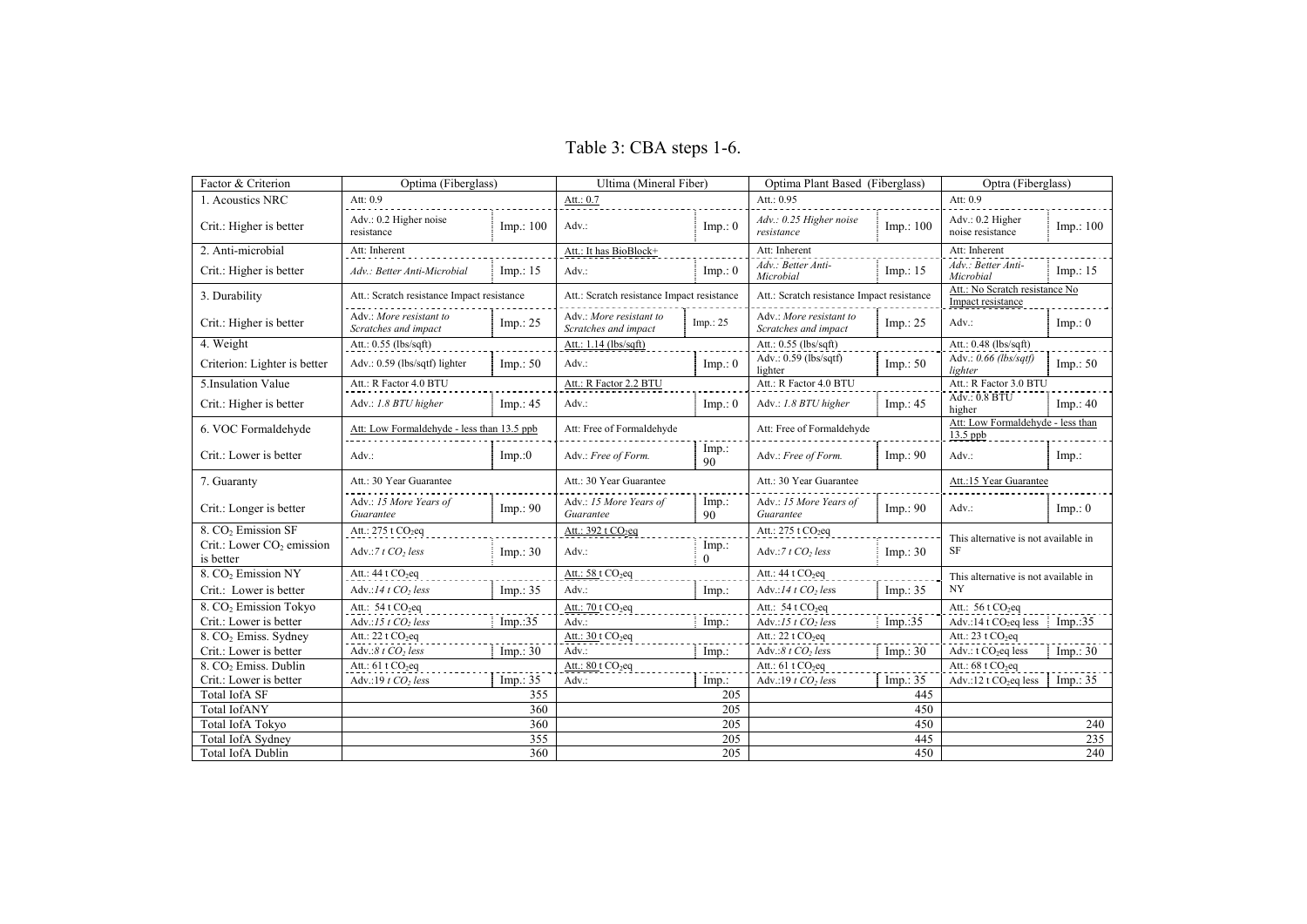*Step 5: Decide the advantages of each alternative.* Once the attributes are summarized, the criteria are applied to identify the advantages. In this case, the advantages were easily found. Table 3 presents the advantages of the GWP factor for each location, considering the amount of ceiling tiles required in each office. Note that for each factor there will be always at least one alternative that does not have an advantage because it is the one that has the least preferred attribute or characteristic in that criterion. The most important advantage for each factor is shown in italics.

*Step 6: Decide the importance of each advantage*. This part of the process is collaborative and decisions are reached through discussion within the design team. The client vision should be considered in every trade-off that is made. An easy way of assigning IofAs to advantages is to write them in post-it notes, then draw a scale from 0 to 100 (or any other convenient scale, as defined by the paramount advantage), and finally place the notes according to their importance relative to others (Figure 3). A more detailed procedure is to first identify the most important advantage for each criterion (in italics in Table 3) and then choose the paramount advantage. In this case stakeholders decided that the 2.5 IofA higher value in the NRC rating (0.95 of Optima PB – 0.7 Ultima) was the paramount advantage, because it will make an important difference in the user experience. Therefore, stakeholders assigned 100 IofAs to this paramount advantage. Next, assign an importance score to the most important advantages for each criterion (the ones in italics in Table 3) by comparing them with the paramount advantage. In this case the advantage 'free of added formaldehyde' was the second most important advantage (90 IofAs), with 15 years of guarantee (90 IofAs). Finally, assign importance points to the other advantages. Once all advantages have been assigned IofAs, the total importance of each alternative is computed. In this way it is easy to compare which alternative provides a higher Importance of Advantages (IoA) score (Table 3).



List the advantages of each alternative



Discuss the importance of each advantage



*Step 7: Evaluate cost data.* To evaluate cost data, the design team plots the total IoA score for each alternative against the local cost (Figures 4). In this example, choosing Ultima for Japan, Sydney or Dublin does not make sense since Optra costs less and it has advantages that are more important. The decision, then, is whether or not to spend more money on an alternative that provides more advantages. This depends on the client and other investment choices they face. In the short term, Optra is a cheaper option than Optima or Optima PB. However, stakeholders will be losing some advantages if they select Optra over Optima PB, including using a product with vs. without formaldehyde, getting 15 vs. 30 years of guarantee and no vs. some scratch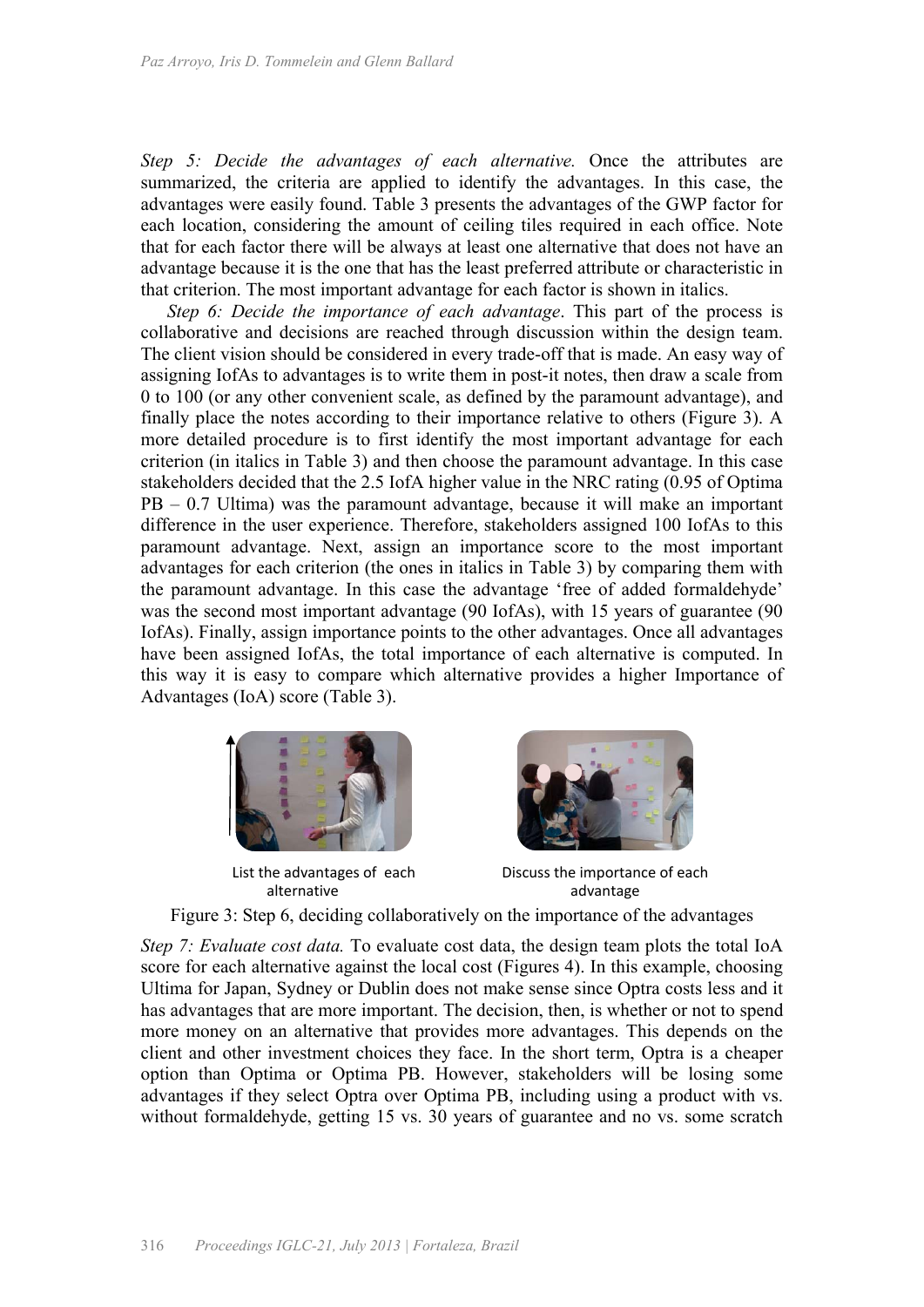and impact resistance. But stakeholders will be winning other advantages such as using a product that weight 0.48 (lbs/sqft) vs. 0.55 (lbs/sqft).

For New York and San Francisco Optra is unavailable in the market, so the alternatives are reduced. Recommending the selection of Optima vs. Optima PB is not difficult because Optima PB does not have formaldehyde and costs only \$0.25 more per sf. However, the decision of using Ultima vs. Optima PB will depend on the budget of the project (\$0.25 more per sf may not be available). Finally, using CBA, stakeholders are able to provide clear rationale for their decisions. In addition, they can use their CBA tables and money-vs-IoA plots to learn from project to project. The manufacturer also will learn about what tradeoffs designers make when selecting products.



Figure 4: CBA Results for the different locations.

#### **CONCLUSIONS**

The conclusions of this case study that may be generalized are: (1) CBA was helpful in integrating multiple stakeholders' perspectives. (2) CBA was helpful in the identification of relevant sustainability factors applicable for the decision context. (3) CBA was helpful in identifying advantages that were relevant for making transparent and conflict-free trade-offs between alternatives. (4) CBA was helpful in providing documentation for the decision-making rationale. (5) CBA was helpful in separating the "value" of the alternatives from the cost of alternatives, making it easier to trade off "value" vs. cost. (6) CBA was helpful in organizing factors that had different attributes depending on location (Global Warming Potential factor). (7) CBA structure made easy to incorporate the supply chain portion of the decision.

Barriers that were identified in applying CBA for choosing a sustainable alternative were: (1) Intensive time use in data collection. (2) Time for analysis exceeds the expectation of the team for choosing materials in this type of project. An extensive time analysis may be appropriate for other projects in which the owner demands a rationale for the decision. (3) Not all manufactures have an EPD. Data collection can be challenging, especially for comparing products from the environmental perspective. (4) It was not possible to get all relevant stakeholders